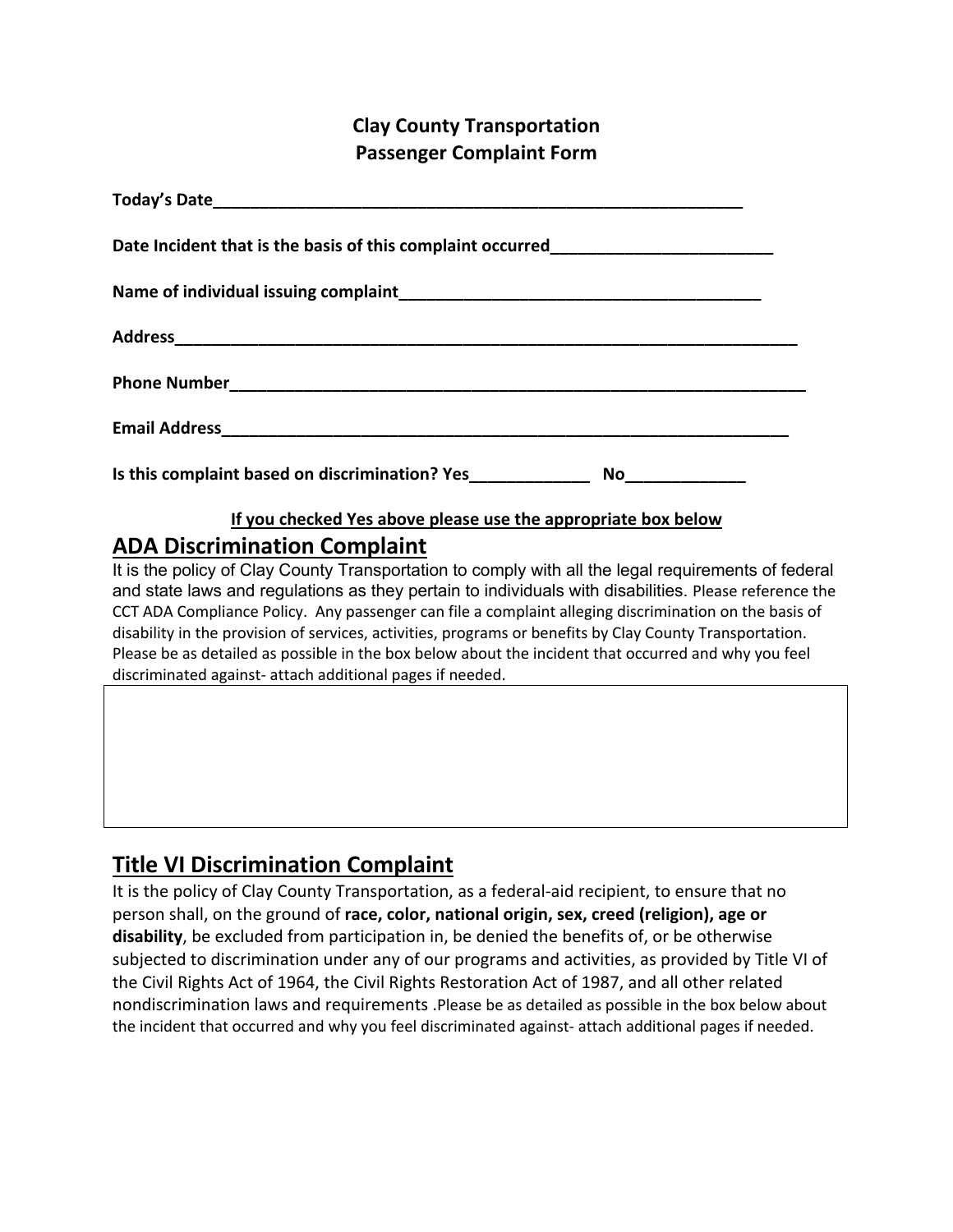## **Passenger Complaint- Non ADA or Title VI related**

CCT strives to provide excellent service to our passengers. Please be as detailed as possible about the incident that occurred, in the box below. Attach additional pages if needed.

#### **Signature of person issuing complaint\_\_\_\_\_\_\_\_\_\_\_\_\_\_\_\_\_\_\_\_\_\_\_\_\_\_\_\_\_\_\_\_\_\_\_\_\_\_\_\_\_\_\_**

All complaints should be submitted as soon as possible but no later than 60 calendar days after the alleged violation to the Clay County Transportation Director. Contact information is listed below:

> Marie Gunther Clay County Transportation Director PO Box 118 Hayesville, NC 28904 gunther@brmemc.net 828-389-0644 For the Hearing Impaired 1-800-735-2962 TTY 1-800-735-8262 Voice

#### **How would you like Clay County Transportation to respond to your request?**

In writing to the address provided above\_\_\_\_\_\_\_\_\_\_\_\_ By Email\_\_\_\_\_\_\_\_\_\_\_\_\_

If further communications regarding this request are needed in an alternate format, please indicate the appropriate format needed **EXACTS**